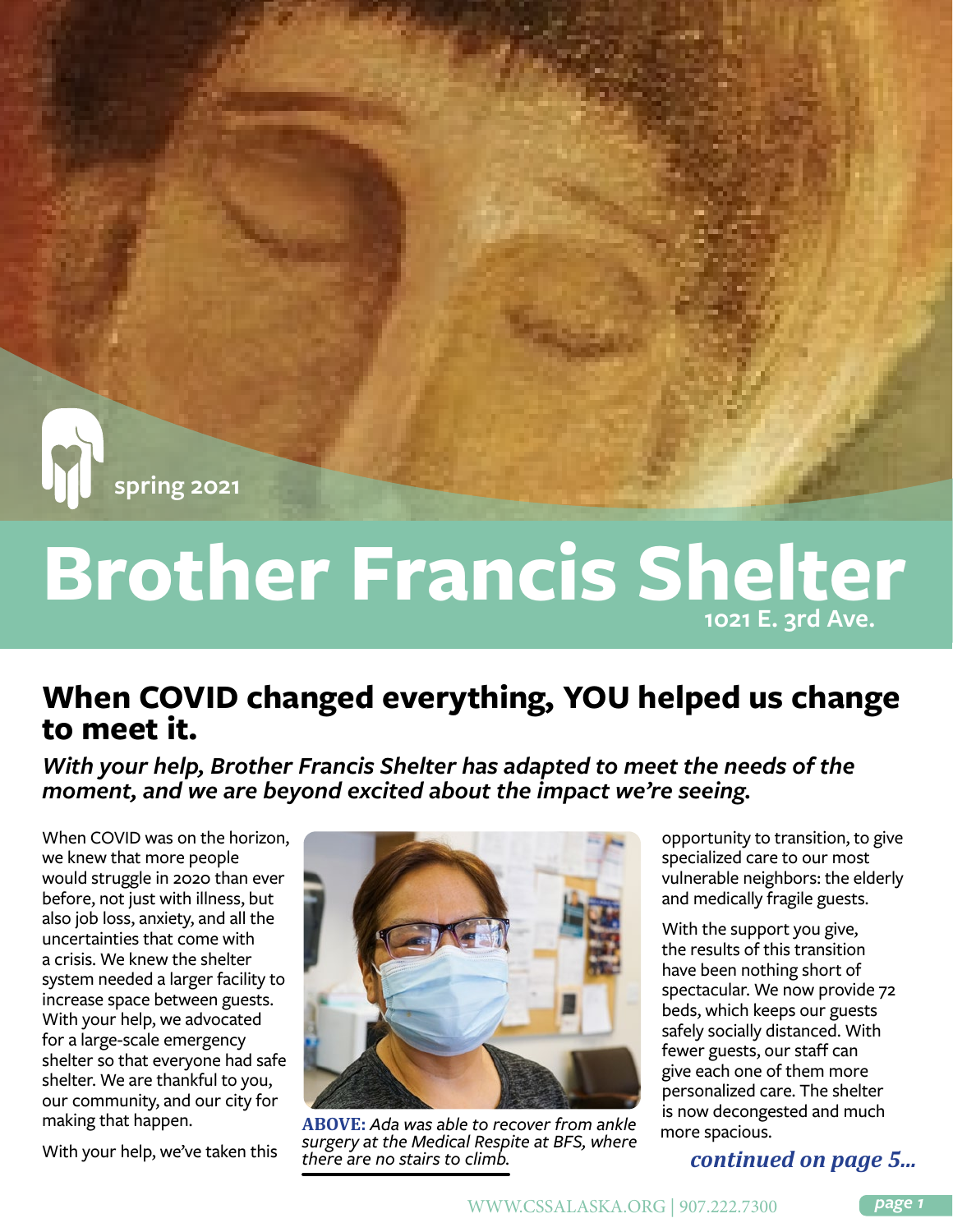

**ABOVE:** *Brother Bob and Brother Dave, the founders of BFS, in 1983.*

**BELOW:** *Anchorage community members and guests of BFS joined the sleepout in Delaney Park, calling attention to the city's lack of homelessness services.*





**ABOVE:** *BFS in 1997, before the current building with more amenities was constructed.*

**1982 1983 Oct 1983 2004 2012 2015 2017 2020 Brother Dave and Brother Bob open warming center on 2nd Ave called Brother Francis Shelter. Only allowed to have 40 guests at a time, but frequently have 150. No beds. Anchorage fire marshal shuts down Brother Francis Shelter over fire risk. Brother Dave and Brother Bob organize sleepout in Delaney Park to point out lack of homeless services. Mayor Tony Knowles agrees to create permanent shelter as public-private partnership between Anchorage and CSS. Due to increased need during winter months, BFS contracts Bean's Café to provide more than 100 extra beds. Together, they shelter more than 300 guests per night. Brother Francis Shelter opens on 3rd Ave, a converted building with 100 beds where guests can eat, sleep, work with case managers, and receive treatment from the volunteerrun health clinic. case with CSS opens the current BFS building with 240 beds, provides guest access to laundry, shower, computer lab, and more robust case management and health clinic services. For nearly 40 years, YOU've helped us grow and change.**

**BFS improves** 

**management** 

**methods like critical time intervention and traumainformed care.**

**BFS partners with the Healthcare and Homelessness group to improve health clinic, providing better, more consistent service. The group also helps launch the Medical Respite program.**

**BFS and CSS advocate for the city to create emergency shelter. BFS reduces capacity to 72 beds and focuses on caring for elderly and medically fragile guests who cannot climb the stairs at the Sullivan Arena.**

**Since the first Brother Francis Shelter opened in 1982, you've helped us grow and adapt to Anchorage's changing needs. From a small warming center to the largest shelter in the state to a specialized, health-focused shelter-clinic hybrid, you, our community, have enabled us to be what Anchorage needs us to be. The tens of thousands of people we've served would never have gotten that help without your constant support.** 



# **A Timeline of BFS**

**BELOW:** *With our current emphasis on health and wellness, BFS staff lead guests in stretching activites to promote exercise.*



**BELOW:** *Our partnership with the Healthcare and Homelessness group enabled us to keep our staffed, so guests can always have access to the help they need.*

*Caring Clinic permanently* 





**ABOVE:** *BFS opened its current building in 2004, providing 240 beds for guests to sleep in and escape the cold winter nights.*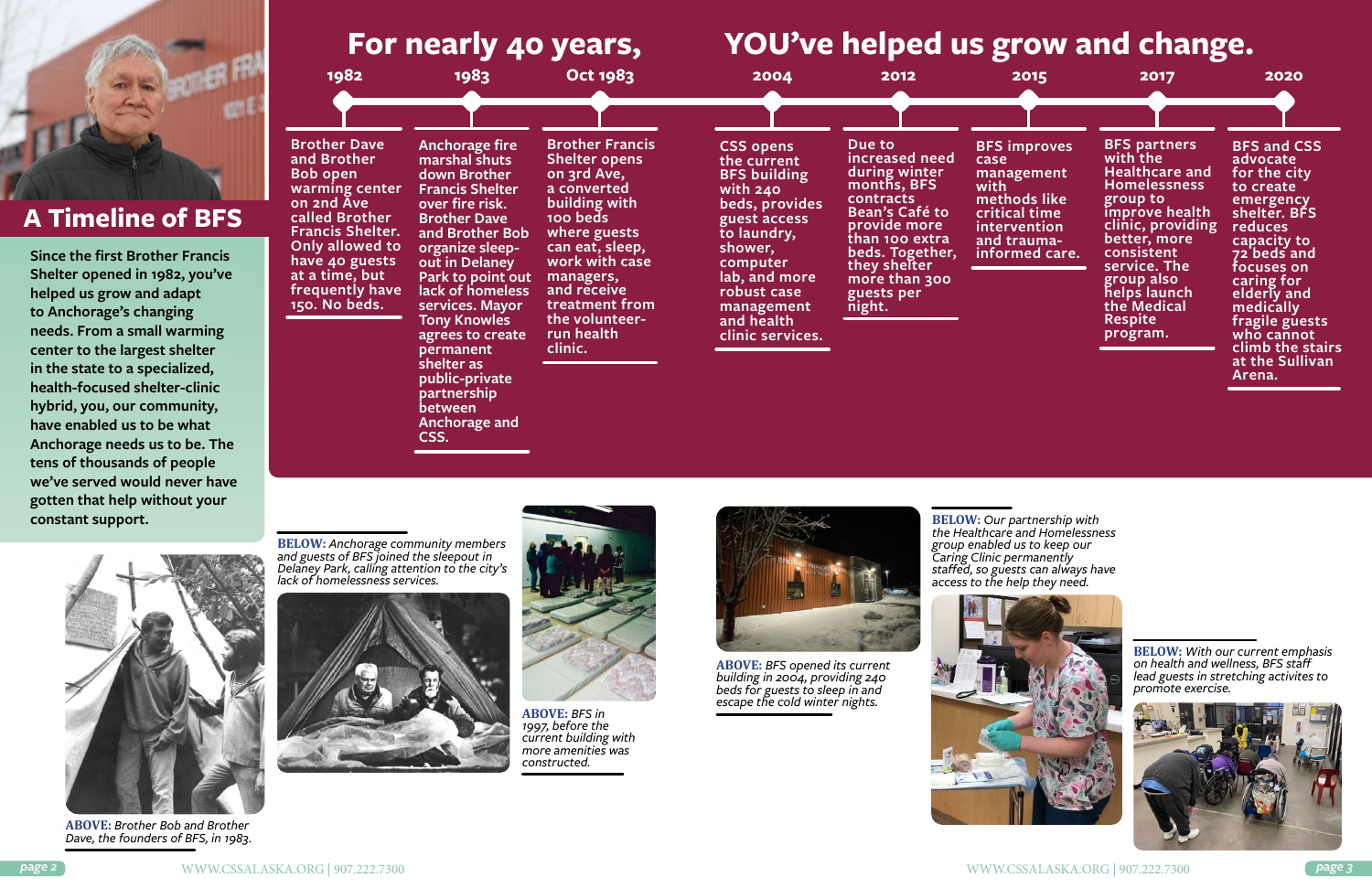In Medical Respite, people who've recently been discharged from the hospital after surgery or illness have a safe place to rest and recover, giving their bodies the time they need to properly heal. Not only does Medical Respite provide a place for these guests to recover, it also helps local hospitals and the municipal budget. When someone has the chance to recover safely and completely from an injury, they are far less likely to re-injure themselves and need another expensive stay in the hospital. With our 10 Medical Respite beds and your generous support, we save the city over 1.5 million dollars per year.

The Medical Respite program also gives staff the opportunity to build personal, nurturing relationships with guests. We've begun our First Fridays program, where medical professionals talk to guests about relevant health issues. Each month, the staff also host a Wellness Wednesday where they host exercises and other wellness



activities. Volunteers are also building relationships with guests in Medical Respite. Nick Bachman from Anchorage Community Land Trust is volunteering with Medical Respite and shared his agricultural knowledge to move the Medical Respite garden indoors with basil, thyme, oregano, and chamomile plants. Sharing activities provides an opportunity for guests to build social and emotional support systems. "You start with planting, and soon people are talking about foods, families, jobs, other stories," Nick said. Guests continue to care for the herb garden: "Guests have been taking pride in it. They're watering and tending the plants. And sometimes things die, and that's okay. We just start over and try again."

Without your support, none of this would be possible. Thanks to you, patient-guests are creating the foundation to permanent stability through wellness and recovery.

# **Thank YOU for bringing Medical Respite to life!**

*Your ongoing support and our partnership with the Healthcare and Homelessness group have made the Medical Respite program a highlight of 2020.*

*"Every woman deserves to know what's going on within her body mentally, physically, and emotionally. I'm glad that I was able to help the women at the shelter feel that empowerment so that small health issues don't become long term conditions."*

**- Emily Cornish Haury, RN speaker at First Friday**



**ABOVE:** *Tom was a carpenter until a serious workplace accident broke his jaw and nose. Medical Respite gave Tom a safe place to recover from surgery. It also gave him access to a blender, where he processed food to eat while his jaw healed.*

Support 6 programs with a single click.

This winter, Brother Francis Shelter was able to throw community events like a Christmas party and talent show, and conduct a virtual Christmas Mass! These were great opportunities to build relationships.







Guests spend their days talking with case managers and staff, creating a plan to permanent stability. Guests also spend time recovering from past traumas, reading and doing puzzles building a strong foundation for permanent stability.

This new environment, made possible by your constant support, even gives us space for community events like a Christmas party and community talent show, where guests cheered each other on as they performed.

This past year of the pandemic has been hard on everyone, but it's also given us a new vision for the future of shelter care. Seeing the incredible impact that our less crowded shelter has had on our guests and staff, the compassionate, individualized care we can offer, we believe that this model is the way of the future. With your help, we will continue to learn and grow.



#### *...continued from cover*

**This year, please join us virtually on Thursday, May 6th 2021.**



**cssalaska.org/charityball**

# **Christmas at BFS**<br>Brother Francis Shelter is a calmer, quieter space to be in. **Christmas at BFS**